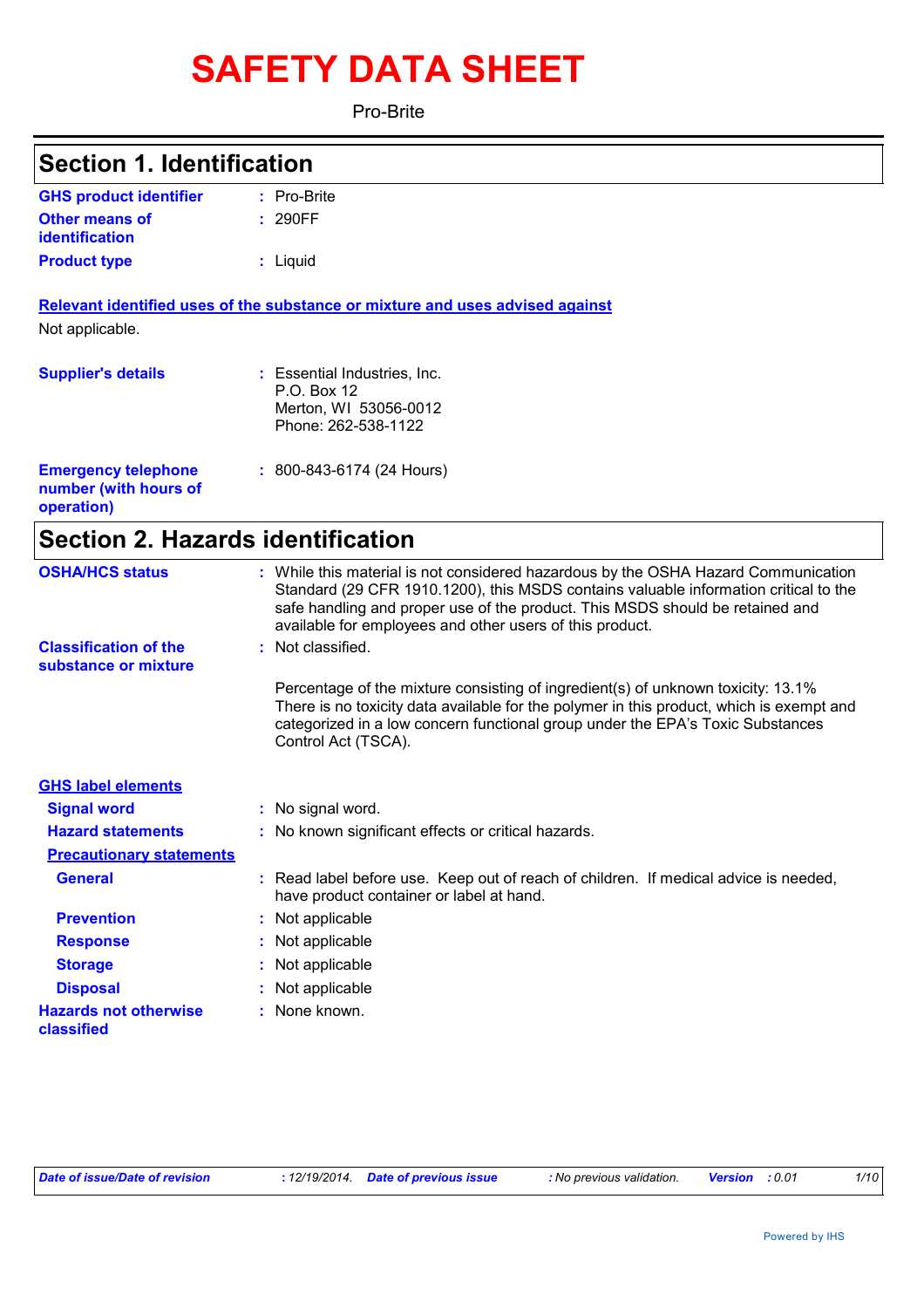## **Section 3. Composition/information on ingredients**

### **Other means of identification Substance/mixture**

**:** Mixture

**:** Not available

### **CAS number/other identifiers**

| <b>CAS</b> number   | : Not applicable |
|---------------------|------------------|
| <b>Product code</b> | : 290FF          |

| <b>Ingredient name</b>        | $\frac{9}{6}$ | <b>CAS number</b> |
|-------------------------------|---------------|-------------------|
| $ 2-(2-ethoxyethoxy)$ ethanol | 1 - 5         | 111-90-0          |
| 2-(2-methoxyethoxy) ethanol   | i 1 - 5       | 111-77-3          |

Any concentration shown as a range is to protect confidentiality or is due to batch variation.

**There are no additional ingredients present which, within the current knowledge of the supplier and in the concentrations applicable, are classified as hazardous to health or the environment and hence require reporting in this section.**

**Occupational exposure limits, if available, are listed in Section 8.**

## **Section 4. First aid measures**

|                     | <b>Description of necessary first aid measures</b>                                                                                                                                                                                                                                                                                                     |
|---------------------|--------------------------------------------------------------------------------------------------------------------------------------------------------------------------------------------------------------------------------------------------------------------------------------------------------------------------------------------------------|
| <b>Eye contact</b>  | : Immediately flush eyes with plenty of water, occasionally lifting the upper and lower<br>eyelids. Check for and remove any contact lenses. Get medical attention if irritation<br>occurs.                                                                                                                                                            |
| <b>Inhalation</b>   | : Remove victim to fresh air and keep at rest in a position comfortable for breathing. Get<br>medical attention if symptoms occur. In case of inhalation of decomposition products in<br>a fire, symptoms may be delayed. The exposed person may need to be kept under<br>medical surveillance for 48 hours.                                           |
| <b>Skin contact</b> | : Flush contaminated skin with plenty of water. Remove contaminated clothing and<br>shoes. Get medical attention if symptoms occur.                                                                                                                                                                                                                    |
| <b>Ingestion</b>    | : Wash out mouth with water. Remove victim to fresh air and keep at rest in a position<br>comfortable for breathing. If material has been swallowed and the exposed person is<br>conscious, give small quantities of water to drink. Do not induce vomiting unless<br>directed to do so by medical personnel. Get medical attention if symptoms occur. |

|                                       | <b>Most important symptoms/effects, acute and delayed</b>                                                                                                                |
|---------------------------------------|--------------------------------------------------------------------------------------------------------------------------------------------------------------------------|
| <b>Potential acute health effects</b> |                                                                                                                                                                          |
| Eye contact                           | : No known significant effects or critical hazards.                                                                                                                      |
| <b>Inhalation</b>                     | Exposure to decomposition products may cause a health hazard. Serious effects may<br>÷<br>be delayed following exposure.                                                 |
| <b>Skin contact</b>                   | : No known significant effects or critical hazards.                                                                                                                      |
| <b>Ingestion</b>                      | : No known significant effects or critical hazards.                                                                                                                      |
| <b>Over-exposure signs/symptoms</b>   |                                                                                                                                                                          |
| <b>Eye contact</b>                    | : No specific data.                                                                                                                                                      |
| <b>Inhalation</b>                     | : No specific data.                                                                                                                                                      |
| <b>Skin contact</b>                   | : No specific data.                                                                                                                                                      |
| <b>Ingestion</b>                      | : No specific data.                                                                                                                                                      |
|                                       | Indication of immediate medical attention and special treatment needed, if necessary                                                                                     |
| <b>Notes to physician</b>             | : In case of inhalation of decomposition products in a fire, symptoms may be delayed.<br>The exposed person may need to be kept under medical surveillance for 48 hours. |
| <b>Date of issue/Date of revision</b> | 2/10<br>: 12/19/2014.<br><b>Date of previous issue</b><br>: No previous validation.<br>: 0.01<br><b>Version</b>                                                          |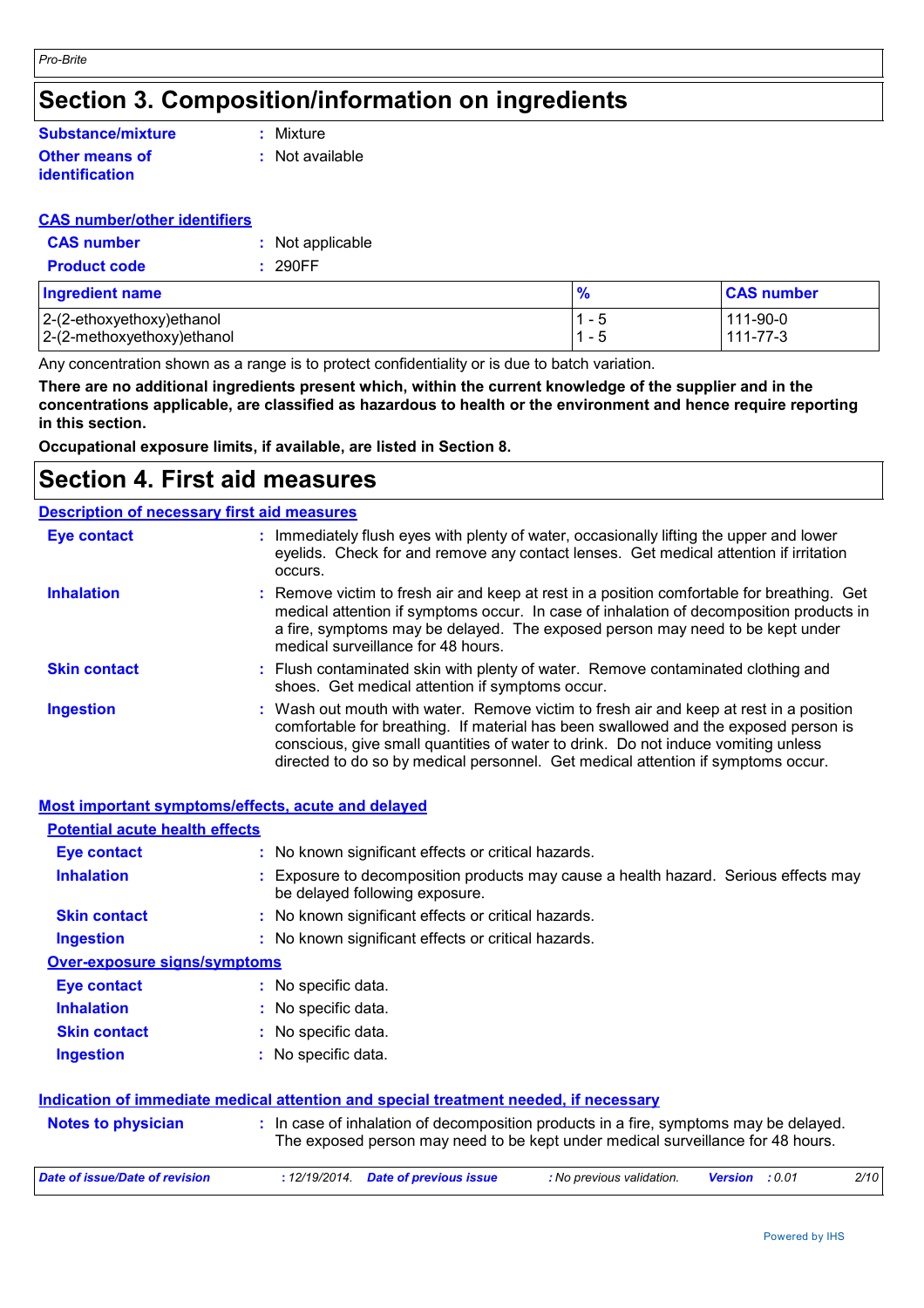## **Section 4. First aid measures**

**Specific treatments :** No specific treatment.

**Protection of first-aiders :** No action shall be taken involving any personal risk or without suitable training.

### **See toxicological information (Section 11)**

| <b>Section 5. Fire-fighting measures</b>                 |                                                                                                                                                                                                   |
|----------------------------------------------------------|---------------------------------------------------------------------------------------------------------------------------------------------------------------------------------------------------|
| <b>Extinguishing media</b>                               |                                                                                                                                                                                                   |
| <b>Suitable extinguishing</b><br>media                   | : Use an extinguishing agent suitable for the surrounding fire.                                                                                                                                   |
| <b>Unsuitable extinguishing</b><br>media                 | : None known.                                                                                                                                                                                     |
| <b>Specific hazards arising</b><br>from the chemical     | : In a fire or if heated, a pressure increase will occur and the container may burst.                                                                                                             |
| <b>Hazardous thermal</b><br>decomposition products       | Decomposition products may include the following materials:<br>carbon dioxide<br>carbon monoxide<br>nitrogen oxides<br>metal oxide/oxides                                                         |
| <b>Special protective actions</b><br>for fire-fighters   | Promptly isolate the scene by removing all persons from the vicinity of the incident if<br>there is a fire. No action shall be taken involving any personal risk or without suitable<br>training. |
| <b>Special protective</b><br>equipment for fire-fighters | Fire-fighters should wear appropriate protective equipment and self-contained breathing<br>apparatus (SCBA) with a full face-piece operated in positive pressure mode.                            |

## **Section 6. Accidental release measures**

|                                                              | <b>Personal precautions, protective equipment and emergency procedures</b>                                                                                                                                                                                                                                                                                                                                                                                                                                                                                                                 |  |
|--------------------------------------------------------------|--------------------------------------------------------------------------------------------------------------------------------------------------------------------------------------------------------------------------------------------------------------------------------------------------------------------------------------------------------------------------------------------------------------------------------------------------------------------------------------------------------------------------------------------------------------------------------------------|--|
| For non-emergency<br>personnel                               | : No action shall be taken involving any personal risk or without suitable training.<br>Evacuate surrounding areas. Keep unnecessary and unprotected personnel from<br>entering. Do not touch or walk through spilled material. Put on appropriate personal<br>protective equipment.                                                                                                                                                                                                                                                                                                       |  |
|                                                              | For emergency responders : If specialised clothing is required to deal with the spillage, take note of any information<br>in Section 8 on suitable and unsuitable materials. See also the information in "For non-<br>emergency personnel".                                                                                                                                                                                                                                                                                                                                                |  |
| <b>Environmental precautions</b>                             | : Avoid dispersal of spilled material and runoff and contact with soil, waterways, drains<br>and sewers. Inform the relevant authorities if the product has caused environmental<br>pollution (sewers, waterways, soil or air).                                                                                                                                                                                                                                                                                                                                                            |  |
| <b>Methods and materials for containment and cleaning up</b> |                                                                                                                                                                                                                                                                                                                                                                                                                                                                                                                                                                                            |  |
| <b>Small spill</b>                                           | : Stop leak if without risk. Move containers from spill area. Dilute with water and mop up<br>if water-soluble. Alternatively, or if water-insoluble, absorb with an inert dry material and<br>place in an appropriate waste disposal container. Dispose of via a licensed waste<br>disposal contractor.                                                                                                                                                                                                                                                                                   |  |
| <b>Large spill</b>                                           | : Stop leak if without risk. Move containers from spill area. Prevent entry into sewers,<br>water courses, basements or confined areas. Wash spillages into an effluent treatment<br>plant or proceed as follows. Contain and collect spillage with non-combustible,<br>absorbent material e.g. sand, earth, vermiculite or diatomaceous earth and place in<br>container for disposal according to local regulations (see Section 13). Dispose of via a<br>licensed waste disposal contractor. Note: see Section 1 for emergency contact<br>information and Section 13 for waste disposal. |  |
| <b>Date of issue/Date of revision</b>                        | 3/10<br>: 12/19/2014. Date of previous issue<br>: No previous validation.<br>Version : 0.01                                                                                                                                                                                                                                                                                                                                                                                                                                                                                                |  |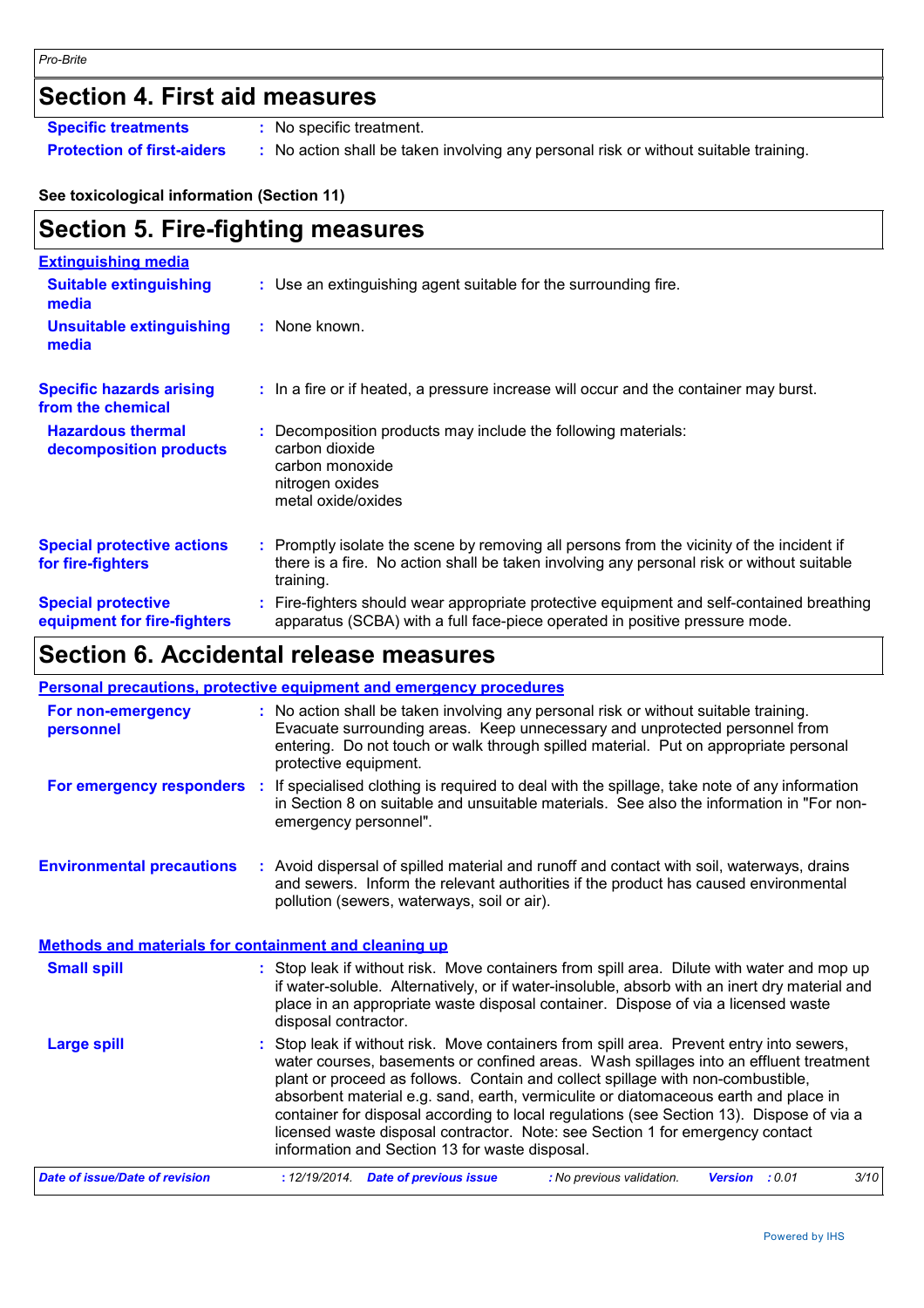## **Section 7. Handling and storage**

| <b>Precautions for safe handling</b>                                             |                                                                                                                                                                                                                                                                                                                                                                                                                                                                                            |
|----------------------------------------------------------------------------------|--------------------------------------------------------------------------------------------------------------------------------------------------------------------------------------------------------------------------------------------------------------------------------------------------------------------------------------------------------------------------------------------------------------------------------------------------------------------------------------------|
| <b>Protective measures</b>                                                       | : Put on appropriate personal protective equipment (see Section 8).                                                                                                                                                                                                                                                                                                                                                                                                                        |
| <b>Advice on general</b><br>occupational hygiene                                 | : Eating, drinking and smoking should be prohibited in areas where this material is<br>handled, stored and processed. Workers should wash hands and face before eating,<br>drinking and smoking. Remove contaminated clothing and protective equipment before<br>entering eating areas. See also Section 8 for additional information on hygiene<br>measures.                                                                                                                              |
| <b>Conditions for safe storage,</b><br>including any<br><b>incompatibilities</b> | Store in accordance with local regulations. Store in original container protected from<br>direct sunlight in a dry, cool and well-ventilated area, away from incompatible materials<br>and food and drink. Keep container tightly closed and sealed until ready for use.<br>Containers that have been opened must be carefully resealed and kept upright to<br>prevent leakage. Do not store in unlabeled containers. Use appropriate containment to<br>avoid environmental contamination. |

## **Section 8. Exposure controls/personal protection**

### **Control parameters**

### **Occupational exposure limits**

| <b>Ingredient name</b>        | <b>Exposure limits</b>                                             |
|-------------------------------|--------------------------------------------------------------------|
| $ 2-(2-ethoxyethoxy)e$ thanol | <b>AIHA WEEL (United States, 10/2011).</b><br>TWA: 25 ppm 8 hours. |

| <b>Appropriate engineering</b><br>controls | : Good general ventilation should be sufficient to control worker exposure to airborne<br>contaminants. |
|--------------------------------------------|---------------------------------------------------------------------------------------------------------|
| <b>Environmental exposure</b>              | : Emissions from ventilation or work process equipment should be checked to ensure                      |

```
controls
                      they comply with the requirements of environmental protection legislation. In some 
                      cases, fume scrubbers, filters or engineering modifications to the process equipment 
                      will be necessary to reduce emissions to acceptable levels.
```
### **Individual protection measures**

| <b>Hygiene measures</b>      | : Wash hands, forearms and face thoroughly after handling chemical products, before<br>eating, smoking and using the lavatory and at the end of the working period.<br>Appropriate techniques should be used to remove potentially contaminated clothing.<br>Wash contaminated clothing before reusing. Ensure that eyewash stations and safety<br>showers are close to the workstation location. |
|------------------------------|---------------------------------------------------------------------------------------------------------------------------------------------------------------------------------------------------------------------------------------------------------------------------------------------------------------------------------------------------------------------------------------------------|
| <b>Eye/face protection</b>   | : Safety eyewear complying with an approved standard should be used when a risk<br>assessment indicates this is necessary to avoid exposure to liquid splashes, mists,<br>gases or dusts. If contact is possible, the following protection should be worn, unless<br>the assessment indicates a higher degree of protection: safety glasses with side-<br>shields.                                |
| <b>Skin protection</b>       |                                                                                                                                                                                                                                                                                                                                                                                                   |
| <b>Hand protection</b>       | : Chemical-resistant, impervious gloves complying with an approved standard should be<br>worn at all times when handling chemical products if a risk assessment indicates this is<br>necessary.                                                                                                                                                                                                   |
| <b>Body protection</b>       | : Personal protective equipment for the body should be selected based on the task being<br>performed and the risks involved and should be approved by a specialist before<br>handling this product.                                                                                                                                                                                               |
| <b>Other skin protection</b> | : Appropriate footwear and any additional skin protection measures should be selected<br>based on the task being performed and the risks involved and should be approved by a<br>specialist before handling this product.                                                                                                                                                                         |

| : 12/19/2014. Date of previous issue<br><b>Version</b> :0.01 | Date of issue/Date of revision |  |  | : No previous validation. |  |  | 4/10 |
|--------------------------------------------------------------|--------------------------------|--|--|---------------------------|--|--|------|
|--------------------------------------------------------------|--------------------------------|--|--|---------------------------|--|--|------|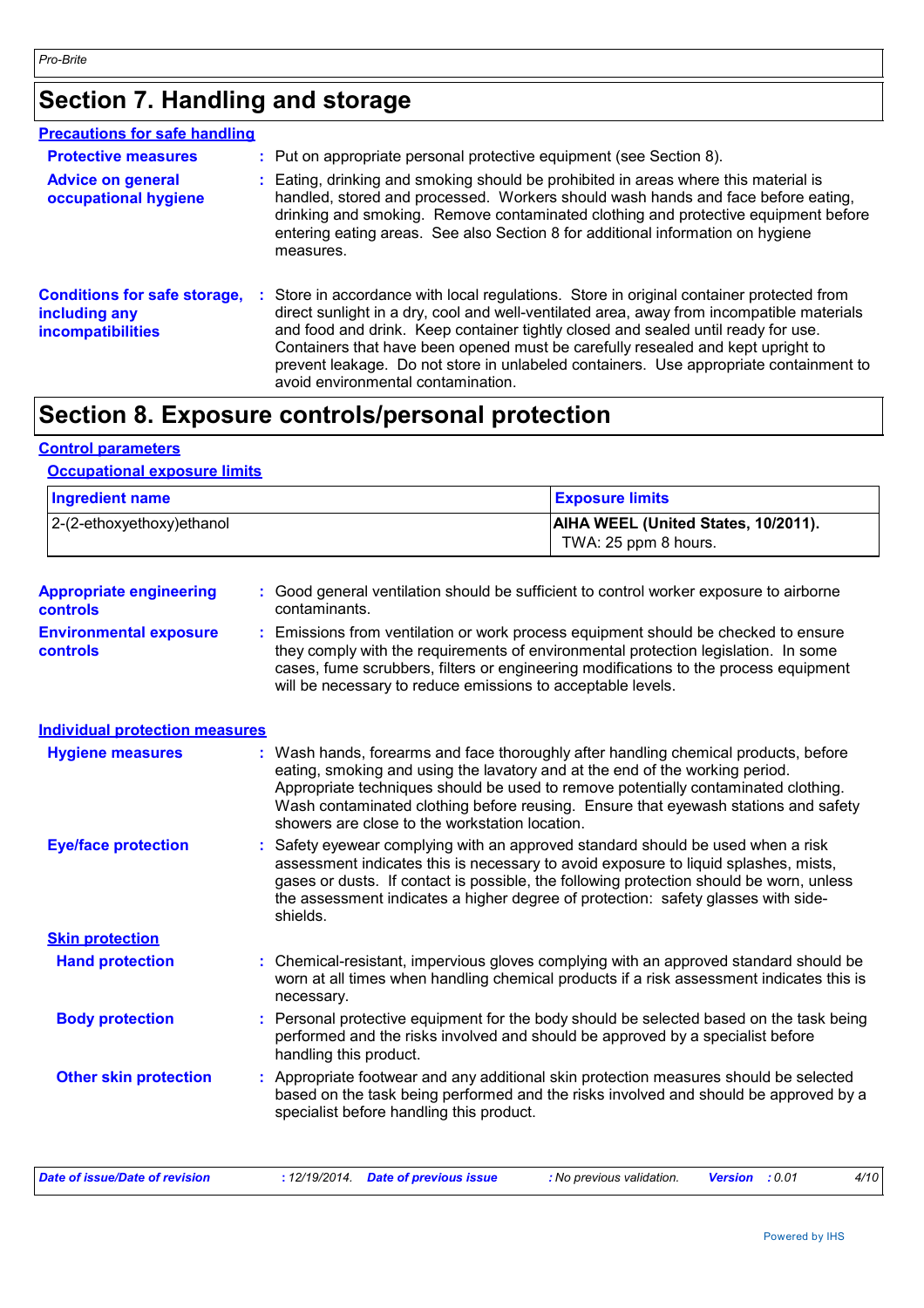## **Section 8. Exposure controls/personal protection**

| <b>Respiratory protection</b> |  |
|-------------------------------|--|
|                               |  |

**Respiratory protection** : Use a properly fitted, air-purifying or air-fed respirator complying with an approved standard if a risk assessment indicates this is necessary. Respirator selection must be based on known or anticipated exposure levels, the hazards of the product and the safe working limits of the selected respirator.

## **Section 9. Physical and chemical properties**

| <b>Appearance</b>                                 |                                                                                                                                                 |  |
|---------------------------------------------------|-------------------------------------------------------------------------------------------------------------------------------------------------|--|
| <b>Physical state</b>                             | : Liquid                                                                                                                                        |  |
| <b>Color</b>                                      | : Milky White                                                                                                                                   |  |
| Odor                                              | $:$ Bland                                                                                                                                       |  |
| <b>Odor threshold</b>                             | : Not available                                                                                                                                 |  |
| pH                                                | : 8 to 9                                                                                                                                        |  |
| <b>Melting point</b>                              | : $0^{\circ}$ C (32 $^{\circ}$ F)                                                                                                               |  |
| <b>Boiling point</b>                              | : $100^{\circ}$ C (212 $^{\circ}$ F)                                                                                                            |  |
| <b>Flash point</b>                                | : Closed cup: >93.334°C (>200°F)                                                                                                                |  |
| <b>Evaporation rate</b>                           | : Not available                                                                                                                                 |  |
| <b>Flammability (solid, gas)</b>                  | : Not available                                                                                                                                 |  |
| Lower and upper explosive<br>(flammable) limits   | : Not available                                                                                                                                 |  |
| <b>Vapor pressure</b>                             | $:$ <4 kPa (<30 mm Hg) [room temperature]                                                                                                       |  |
| <b>Vapor density</b>                              | : $<$ 1 [Air = 1]                                                                                                                               |  |
| <b>Specific gravity</b>                           | : $1.03$ g/cm <sup>3</sup>                                                                                                                      |  |
| <b>Solubility</b>                                 | : Not available                                                                                                                                 |  |
| <b>Partition coefficient: n-</b><br>octanol/water | : Not available                                                                                                                                 |  |
| <b>Auto-ignition temperature</b>                  | : Not available                                                                                                                                 |  |
| <b>Viscosity</b>                                  | : Not available                                                                                                                                 |  |
| <b>VOC content</b>                                | $: 1.7\%$                                                                                                                                       |  |
|                                                   | VOCs are calculated following the requirements under 40 CFR, Part 59, Subpart C for Consumer Products and Subpart D for Architectural Coatings. |  |

## **Section 10. Stability and reactivity**

| <b>Reactivity</b>                            |    | : No specific test data related to reactivity available for this product or its ingredients.              |
|----------------------------------------------|----|-----------------------------------------------------------------------------------------------------------|
| <b>Chemical stability</b>                    |    | : The product is stable.                                                                                  |
| <b>Possibility of hazardous</b><br>reactions |    | : Under normal conditions of storage and use, hazardous reactions will not occur.                         |
| <b>Conditions to avoid</b>                   | ÷. | No specific data.                                                                                         |
| <b>Incompatible materials</b>                |    | : No specific data.                                                                                       |
| <b>Hazardous decomposition</b><br>products   |    | : Under normal conditions of storage and use, hazardous decomposition products should<br>not be produced. |

| Date of issue/Date of revision | : 12/19/2014 Date of previous issue | : No previous validation. | <b>Version</b> : 0.01 | <i>5/10</i> |
|--------------------------------|-------------------------------------|---------------------------|-----------------------|-------------|
|                                |                                     |                           |                       |             |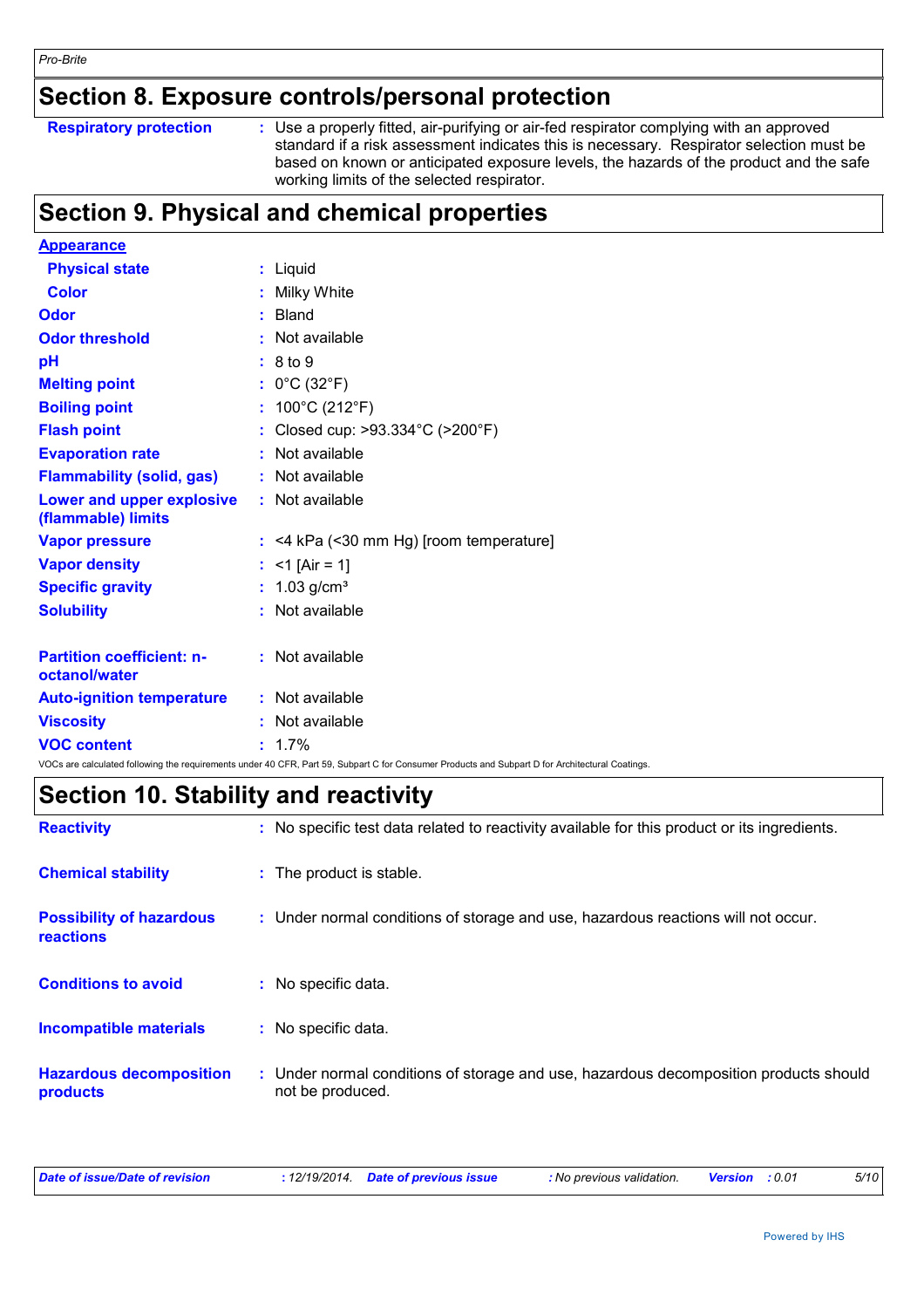## **Section 11. Toxicological information**

### **Information on toxicological effects**

### **Acute toxicity**

| <b>Product/ingredient name</b> | <b>Result</b> | <b>Species</b> | <b>Dose</b> | <b>Exposure</b> |
|--------------------------------|---------------|----------------|-------------|-----------------|
| 2-(2-ethoxyethoxy) ethanol     | LD50 Oral     | Rat            | 7500 mg/kg  |                 |
| 2-(2-methoxyethoxy)ethanol     | ILD50 Dermal  | Rabbit         | 9404 mg/kg  |                 |

### **Irritation/Corrosion**

| <b>Product/ingredient name</b> | <b>Result</b>            | <b>Species</b> | <b>Score</b> | <b>Exposure</b>            | <b>Observation</b>       |
|--------------------------------|--------------------------|----------------|--------------|----------------------------|--------------------------|
| 2-(2-ethoxyethoxy) ethanol     | Eyes - Mild irritant     | Rabbit         |              | 125<br>milligrams          |                          |
|                                | Eyes - Moderate irritant | Rabbit         |              | 500<br>milligrams          |                          |
|                                | Skin - Mild irritant     | Rabbit         |              | 24 hours 500<br>milligrams |                          |
| 2-(2-methoxyethoxy)ethanol     | Eyes - Mild irritant     | Rabbit         |              | 24 hours 500<br>milligrams | $\overline{\phantom{a}}$ |
|                                | Eyes - Moderate irritant | Rabbit         |              | 500<br>milligrams          | $\qquad \qquad$          |

### **Sensitization**

Not available.

### **Mutagenicity**

Not available.

## **Carcinogenicity**

Not available.

### **Reproductive toxicity**

Not available.

### **Teratogenicity**

Not available.

### **Specific target organ toxicity (single exposure)**

Not available.

### **Specific target organ toxicity (repeated exposure)**

Not available.

### **Aspiration hazard**

Not available.

#### **Information on the likely routes of exposure :** Not available

| <b>Potential acute health effects</b> |                                                                                                                     |
|---------------------------------------|---------------------------------------------------------------------------------------------------------------------|
| <b>Eye contact</b>                    | : No known significant effects or critical hazards.                                                                 |
| <b>Inhalation</b>                     | Exposure to decomposition products may cause a health hazard. Serious effects may<br>be delayed following exposure. |
| <b>Skin contact</b>                   | : No known significant effects or critical hazards.                                                                 |
| <b>Ingestion</b>                      | : No known significant effects or critical hazards.                                                                 |
|                                       |                                                                                                                     |

### **Symptoms related to the physical, chemical and toxicological characteristics**

| Date of issue/Date of revision | 12/19/2014. | Date of previous issue | : No previous validation. | <b>Version</b> | 6/10 |
|--------------------------------|-------------|------------------------|---------------------------|----------------|------|
|                                |             |                        |                           |                |      |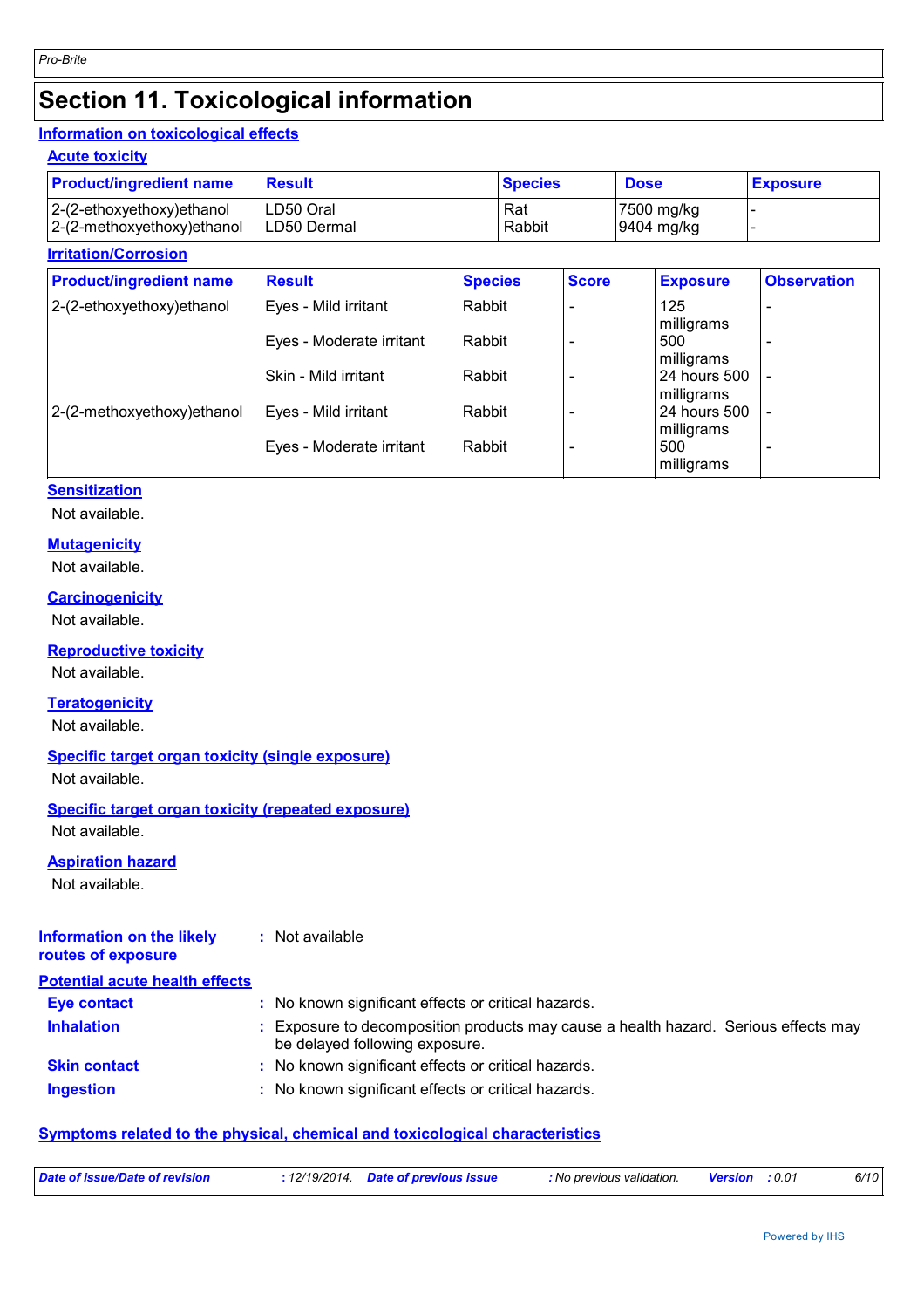## **Section 11. Toxicological information**

| <b>Eye contact</b>  | : No specific data. |
|---------------------|---------------------|
| <b>Inhalation</b>   | : No specific data. |
| <b>Skin contact</b> | : No specific data. |
| <b>Ingestion</b>    | : No specific data. |

|                                                  | Delayed and immediate effects and also chronic effects from short and long term exposure |  |  |  |  |
|--------------------------------------------------|------------------------------------------------------------------------------------------|--|--|--|--|
| <b>Short term exposure</b>                       |                                                                                          |  |  |  |  |
| <b>Potential immediate</b><br><b>effects</b>     | $:$ Not available                                                                        |  |  |  |  |
| <b>Potential delayed effects</b>                 | : Not available                                                                          |  |  |  |  |
| Long term exposure                               |                                                                                          |  |  |  |  |
| <b>Potential immediate</b><br>effects            | $:$ Not available                                                                        |  |  |  |  |
| <b>Potential delayed effects : Not available</b> |                                                                                          |  |  |  |  |
| <b>Potential chronic health effects</b>          |                                                                                          |  |  |  |  |
| Not available.                                   |                                                                                          |  |  |  |  |
| <b>General</b>                                   | : No known significant effects or critical hazards.                                      |  |  |  |  |
| <b>Carcinogenicity</b>                           | : No known significant effects or critical hazards.                                      |  |  |  |  |
| <b>Mutagenicity</b>                              | : No known significant effects or critical hazards.                                      |  |  |  |  |
| <b>Teratogenicity</b>                            | : No known significant effects or critical hazards.                                      |  |  |  |  |
| <b>Developmental effects</b>                     | : No known significant effects or critical hazards.                                      |  |  |  |  |
| <b>Fertility effects</b>                         | : No known significant effects or critical hazards.                                      |  |  |  |  |

### **Numerical measures of toxicity**

**Acute toxicity estimates**

Not available.

## **Section 12. Ecological information**

### **Toxicity**

| <b>Product/ingredient name</b> | <b>Result</b>                                                                                           | <b>Species</b>                                                                             | <b>Exposure</b>                  |
|--------------------------------|---------------------------------------------------------------------------------------------------------|--------------------------------------------------------------------------------------------|----------------------------------|
| $ 2-(2-ethoxyethoxy)ethanol$   | Acute LC50 3340000 µg/l Fresh water                                                                     | Daphnia - Daphnia magna -<br><b>Neonate</b>                                                | 48 hours                         |
| 2-(2-methoxyethoxy) ethanol    | Acute LC50 6010000 µg/l Fresh water<br>Acute EC50 930 ppm Fresh water<br>Acute LC50 960 ppm Fresh water | Fish - Ictalurus punctatus<br>Daphnia - Daphnia magna<br><b>Fish - Oncorhynchus mykiss</b> | 96 hours<br>48 hours<br>96 hours |

### **Persistence and degradability**

Not available.

### **Bioaccumulative potential**

| <b>Product/ingredient name</b> | $LoaPow$ | <b>BCF</b> | <b>Potential</b> |
|--------------------------------|----------|------------|------------------|
| $ 2-(2-ethoxyethoxy)ethanol$   | $-0.54$  |            | low              |
| 2-(2-methoxyethoxy) ethanol    | $-0.47$  |            | low              |

| Date of issue/Date of revision | : 12/19/2014 Date of previous issue | : No previous validation. | <b>Version</b> : 0.01 | 7/10 |
|--------------------------------|-------------------------------------|---------------------------|-----------------------|------|
|                                |                                     |                           |                       |      |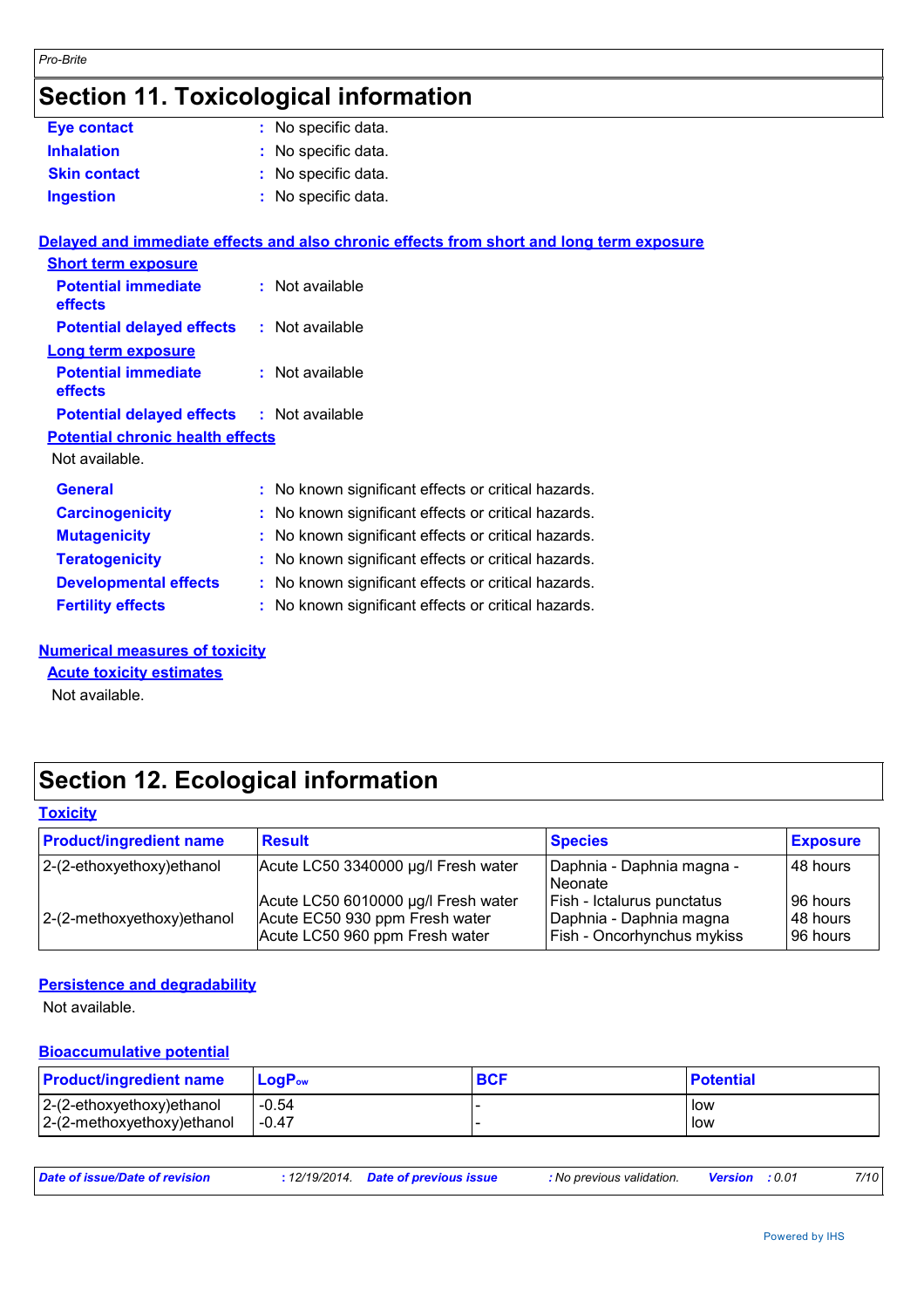## **Section 12. Ecological information**

### **Mobility in soil**

| <b>Soil/water partition</b> |  |
|-----------------------------|--|
| <b>coefficient (Koc)</b>    |  |

**:** Not available

**Other adverse effects :** No known significant effects or critical hazards.

## **Section 13. Disposal considerations**

The generation of waste should be avoided or minimized wherever possible. Disposal of this product, solutions and any by-products should at all times comply with the requirements of environmental protection and waste disposal legislation and any regional local authority requirements. Dispose of surplus and non-recyclable products via a licensed waste disposal contractor. Waste should not be disposed of untreated to the sewer unless fully compliant with the requirements of all authorities with jurisdiction. Waste packaging should be recycled. Incineration or landfill should only be considered when recycling is not feasible. This material and its container must be disposed of in a safe way. Empty containers or liners may retain some product residues. Avoid dispersal of spilled material and runoff and contact with soil, waterways, drains and sewers. **Disposal methods :**

## **Section 14. Transport information**

|                                        | <b>DOT Classification</b> | <b>IMDG</b>                                                                                          | <b>IATA</b>                                                                                                                |
|----------------------------------------|---------------------------|------------------------------------------------------------------------------------------------------|----------------------------------------------------------------------------------------------------------------------------|
| <b>UN number</b>                       | Not regulated             | <b>UN3082</b>                                                                                        | <b>UN3082</b>                                                                                                              |
| <b>UN proper shipping</b><br>name      |                           | <b>ENVIRONMENTALLY</b><br><b>HAZARDOUS</b><br>SUBSTANCE, LIQUID, N.<br>O.S. (dibutyl phthalate)      | <b>ENVIRONMENTALLY</b><br>HAZARDOUS SUBSTANCE,<br>LIQUID, N.O.S. (dibutyl<br>phthalate)                                    |
| <b>Transport hazard</b><br>class(es)   |                           | 9<br>⋭                                                                                               | 9<br>r 2                                                                                                                   |
| <b>Packing group</b>                   |                           | Ш                                                                                                    | III                                                                                                                        |
| <b>Environmental</b><br><b>hazards</b> | No.                       | Yes.                                                                                                 | Yes.                                                                                                                       |
| <b>Additional</b><br>information       | ۰                         | The marine pollutant mark<br>is not required when<br>transported in sizes of ≤5<br>L or $\leq$ 5 kg. | The environmentally<br>hazardous substance mark<br>is not required when<br>transported in sizes of ≤5 L<br>or $\leq 5$ kg. |

**Special precautions for user : Transport within user's premises: always transport in closed containers that are** upright and secure. Ensure that persons transporting the product know what to do in the event of an accident or spillage.

**Transport in bulk according :** Not available. **to Annex II of MARPOL 73/78 and the IBC Code**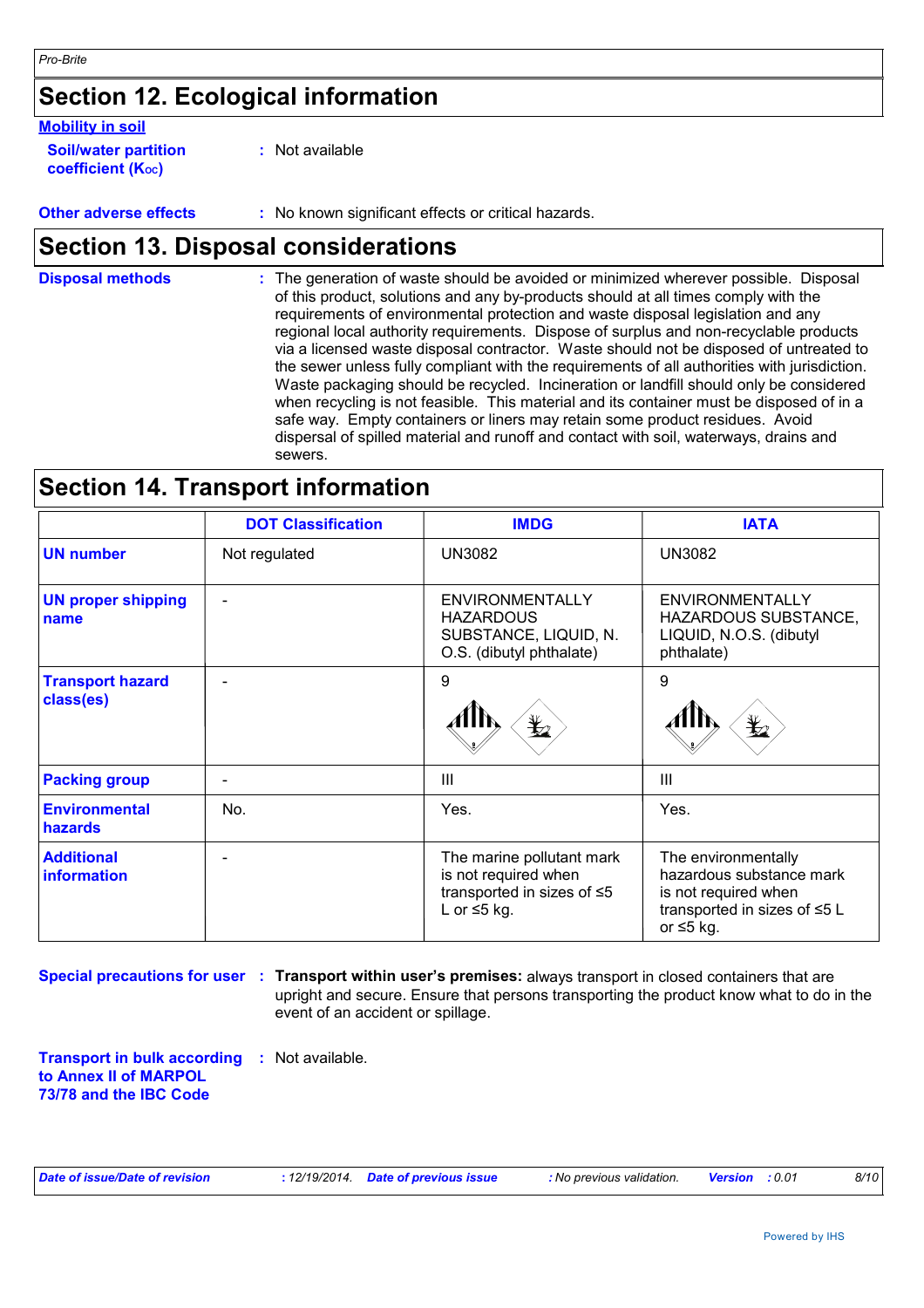## **Section 15. Regulatory information**

**U.S. Federal regulations**

**: United States inventory (TSCA 8b)**: All components are listed or exempted.

#### **Clean Air Act Section 112 :** Listed

### **(b) Hazardous Air**

## **Pollutants (HAPs)**

### **SARA 311/312**

**Classification :** Not applicable

### **Composition/information on ingredients**

| <b>Name</b>                 | $\frac{9}{6}$ | <b>Fire</b> | <b>Sudden</b><br>hazard release of<br><b>pressure</b> | <b>Reactive</b> | <b>Immediate</b><br>(acute)<br>health<br>hazard | <b>Delayed</b><br>(chronic)<br>health<br>hazard |
|-----------------------------|---------------|-------------|-------------------------------------------------------|-----------------|-------------------------------------------------|-------------------------------------------------|
| 2-(2-ethoxyethoxy) ethanol  | - 5           | No.         | No.                                                   | No.             | Yes.                                            | No.                                             |
| 2-(2-methoxyethoxy) ethanol | - 5           | Yes.        | No.                                                   | No.             | Yes.                                            | No.                                             |

### **SARA 313**

|                                           | <b>Product name</b>                                                                                            | <b>CAS number</b>                                     | $\frac{9}{6}$            |
|-------------------------------------------|----------------------------------------------------------------------------------------------------------------|-------------------------------------------------------|--------------------------|
| <b>Form R - Reporting</b><br>requirements | 2-(2-ethoxyethoxy) ethanol<br>diammonium zinc biscarbonate<br>dibutyl phthalate<br>2-(2-methoxyethoxy) ethanol | $111-90-0$<br>40861-29-8<br>84-74-2<br>$111 - 77 - 3$ | 2.4<br>1.5<br>1.4<br>1.3 |

SARA 313 notifications must not be detached from the SDS and any copying and redistribution of the SDS shall include copying and redistribution of the notice attached to copies of the SDS subsequently redistributed.

### **State regulations**

### **California Prop. 65**

**WARNING:** This product contains a chemical known to the State of California to cause birth defects or other reproductive harm.

| <b>Ingredient name</b> | <b>Cancer</b> | Reproductive | No significant risk<br><b>level</b> | <b>Maximum</b><br>acceptable dosage<br>level |
|------------------------|---------------|--------------|-------------------------------------|----------------------------------------------|
| dibutyl phthalate      | No.           | Yes.         | NO.                                 | Yes.                                         |

**International regulations**

**Canada inventory :** All components are listed or exempted.

## **Section 16. Other information**

### **Hazardous Material Information System (U.S.A.)**



**Caution: HMIS® ratings are based on a 0-4 rating scale, with 0 representing minimal hazards or risks, and 4 representing significant hazards or risks Although HMIS® ratings are not required on SDSs under 29 CFR 1910. 1200, the preparer may choose to provide them. HMIS® ratings are to be used with a fully implemented HMIS® program. HMIS® is a registered mark of the National Paint & Coatings Association (NPCA). HMIS® materials may be purchased exclusively from J. J. Keller (800) 327-6868.**

**The customer is responsible for determining the PPE code for this material.**

### **National Fire Protection Association (U.S.A.)**

| Date of issue/Date of revision | : 12/19/2014 Date of previous issue | : No previous validation. | <b>Version</b> : 0.01 | 9/10 |
|--------------------------------|-------------------------------------|---------------------------|-----------------------|------|
|                                |                                     |                           |                       |      |